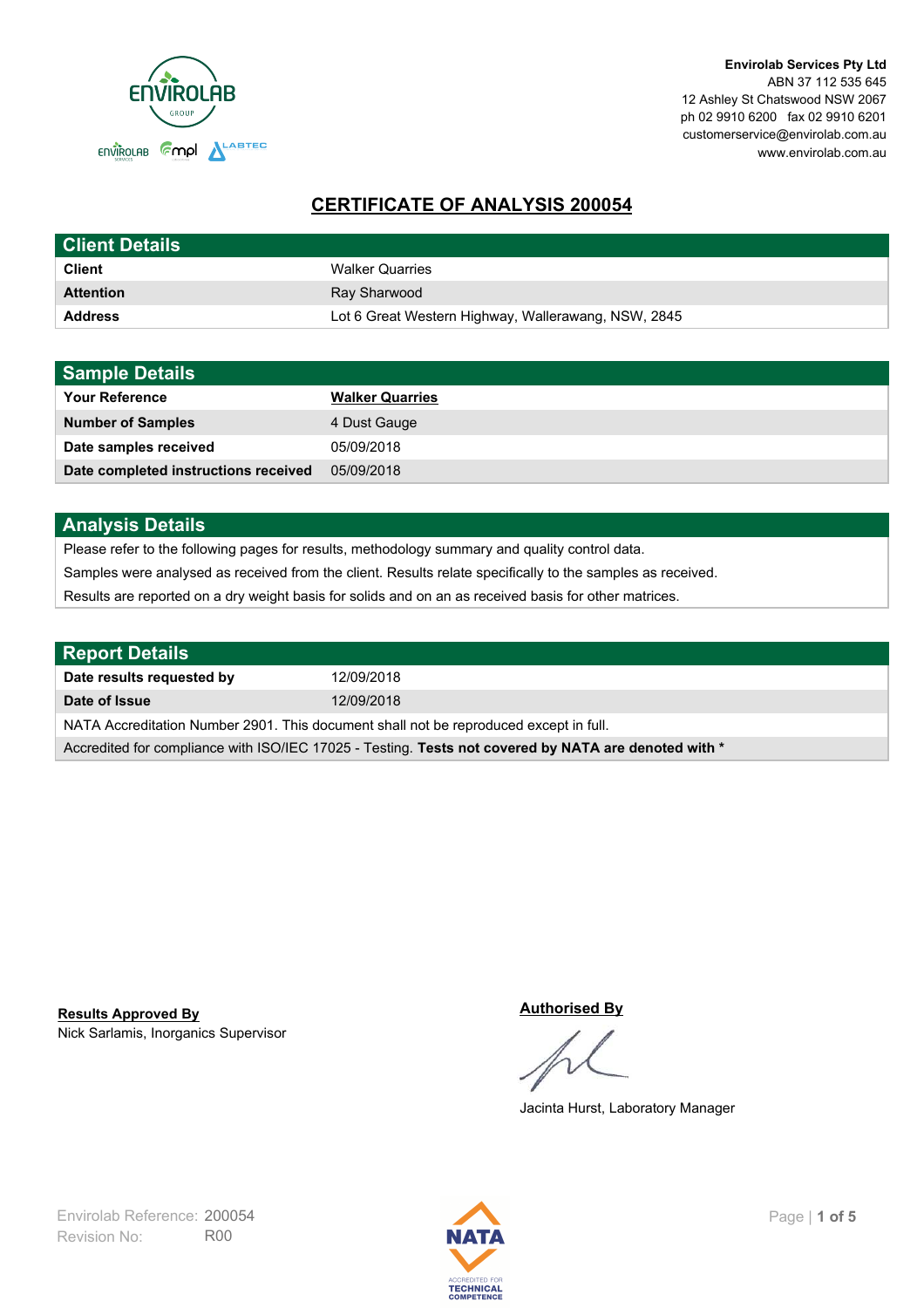## **Client Reference: Walker Quarries**

| Dust Deposition AS 3580.10.1 |                                       |                              |                              |                              |                              |
|------------------------------|---------------------------------------|------------------------------|------------------------------|------------------------------|------------------------------|
| <b>Our Reference</b>         |                                       | 200054-1                     | 200054-2                     | 200054-3                     | 200054-4                     |
| <b>Your Reference</b>        | <b>UNITS</b>                          | DG <sub>1</sub>              | DG <sub>2</sub>              | DG <sub>3</sub>              | DG4                          |
| Date Sampled                 |                                       | $01/08/2018 -$<br>03/09/2018 | $01/08/2018 -$<br>03/09/2018 | $01/08/2018 -$<br>03/09/2018 | $01/08/2018 -$<br>03/09/2018 |
| Type of sample               |                                       | <b>Dust Gauge</b>            | Dust Gauge                   | Dust Gauge                   | <b>Dust Gauge</b>            |
| Dust Gauge Start Date        | $-$                                   | 01/08/2018                   | 01/08/2018                   | 01/08/2018                   | 01/08/2018                   |
| Dust Gauge End Date          | $\hspace{0.05cm}$ – $\hspace{0.05cm}$ | 03/09/2018                   | 03/09/2018                   | 03/09/2018                   | 03/09/2018                   |
| Dust - No. of Days Collected | $\hspace{0.05cm} -$                   | 34                           | 34                           | 34                           | 34                           |
| Insoluble Solids             | $q/m2$ /month                         | 0.7                          | 0.9                          | 3.9                          | 0.9                          |
| Combustible Matter           | $q/m2$ /month                         | 0.2                          | 0.2                          | 0.3                          | 0.3                          |
| Ash                          | $g/m2$ /month                         | 0.5                          | 0.7                          | 3.6                          | 0.6                          |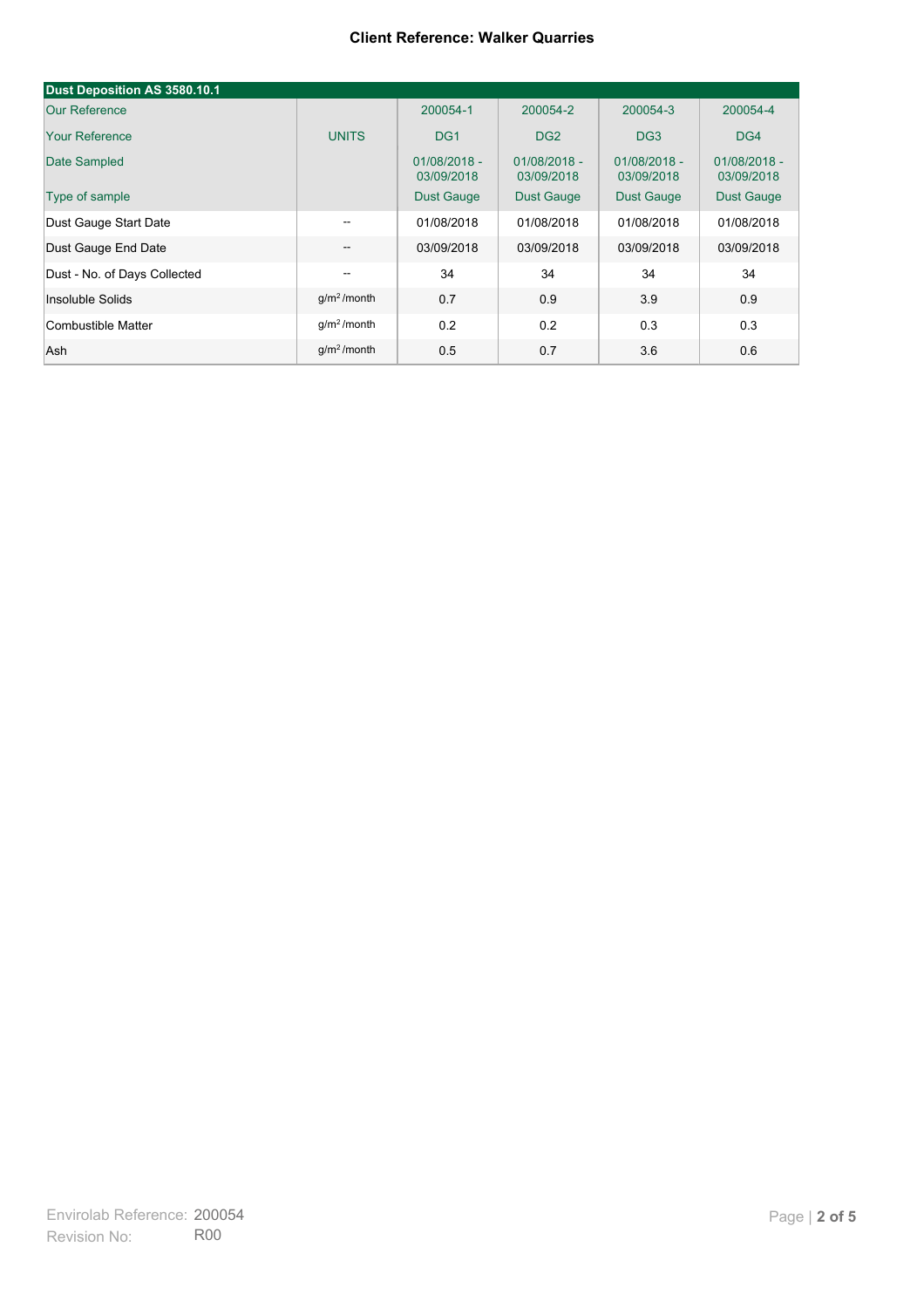## **Client Reference: Walker Quarries**

| <b>Method ID</b> | <b>Methodology Summary</b>                               |
|------------------|----------------------------------------------------------|
| AS 3580.10.1     | Analysis of dust gauges by AS 3580.10.1 (analysis only). |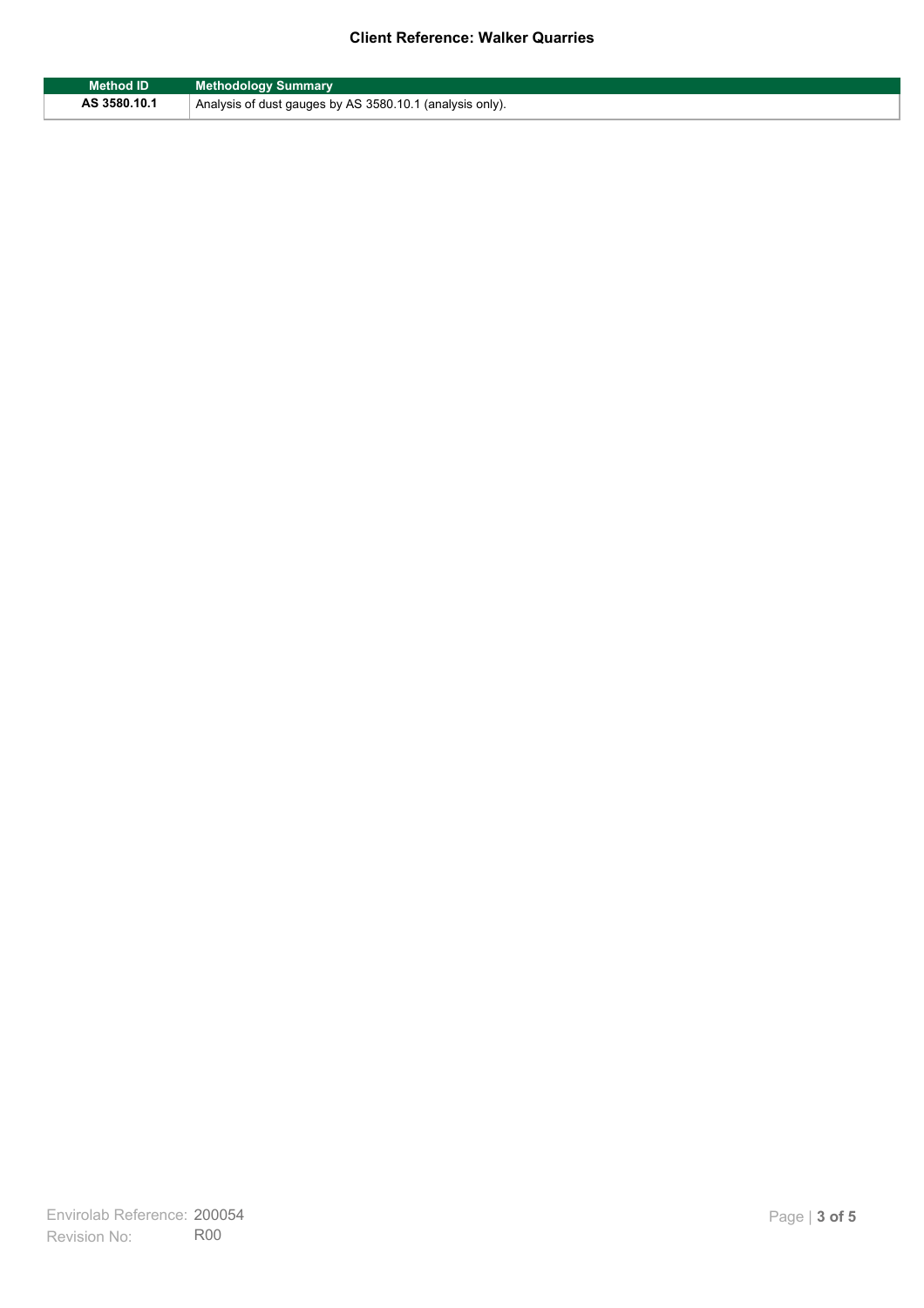## **Client Reference: Walker Quarries**

| <b>Result Definitions</b> |                                                  |
|---------------------------|--------------------------------------------------|
| <b>NT</b>                 | Not tested                                       |
| <b>NA</b>                 | Test not required                                |
| <b>INS</b>                | Insufficient sample for this test                |
| <b>PQL</b>                | <b>Practical Quantitation Limit</b>              |
| $\prec$                   | Less than                                        |
| >                         | Greater than                                     |
| <b>RPD</b>                | <b>Relative Percent Difference</b>               |
| <b>LCS</b>                | <b>Laboratory Control Sample</b>                 |
| <b>NS</b>                 | Not specified                                    |
| <b>NEPM</b>               | <b>National Environmental Protection Measure</b> |
| <b>NR</b>                 | Not Reported                                     |

| <b>Quality Control Definitions</b>                                                                                                                                                                                                                      |                                                                                                                                                                                                                                        |
|---------------------------------------------------------------------------------------------------------------------------------------------------------------------------------------------------------------------------------------------------------|----------------------------------------------------------------------------------------------------------------------------------------------------------------------------------------------------------------------------------------|
| <b>Blank</b>                                                                                                                                                                                                                                            | This is the component of the analytical signal which is not derived from the sample but from reagents,<br>glassware etc, can be determined by processing solvents and reagents in exactly the same manner as for<br>samples.           |
| <b>Duplicate</b>                                                                                                                                                                                                                                        | This is the complete duplicate analysis of a sample from the process batch. If possible, the sample selected<br>should be one where the analyte concentration is easily measurable.                                                    |
| <b>Matrix Spike</b>                                                                                                                                                                                                                                     | A portion of the sample is spiked with a known concentration of target analyte. The purpose of the matrix spike<br>is to monitor the performance of the analytical method used and to determine whether matrix interferences<br>exist. |
| <b>LCS (Laboratory</b><br><b>Control Sample)</b>                                                                                                                                                                                                        | This comprises either a standard reference material or a control matrix (such as a blank sand or water) fortified<br>with analytes representative of the analyte class. It is simply a check sample.                                   |
| <b>Surrogate Spike</b>                                                                                                                                                                                                                                  | Surrogates are known additions to each sample, blank, matrix spike and LCS in a batch, of compounds which<br>are similar to the analyte of interest, however are not expected to be found in real samples.                             |
| Australian Drinking Water Guidelines recommend that Thermotolerant Coliform, Faecal Enterococci, & E.Coli levels are less than<br>1cfu/100mL. The recommended maximums are taken from "Australian Drinking Water Guidelines", published by NHMRC & ARMC |                                                                                                                                                                                                                                        |

2011.